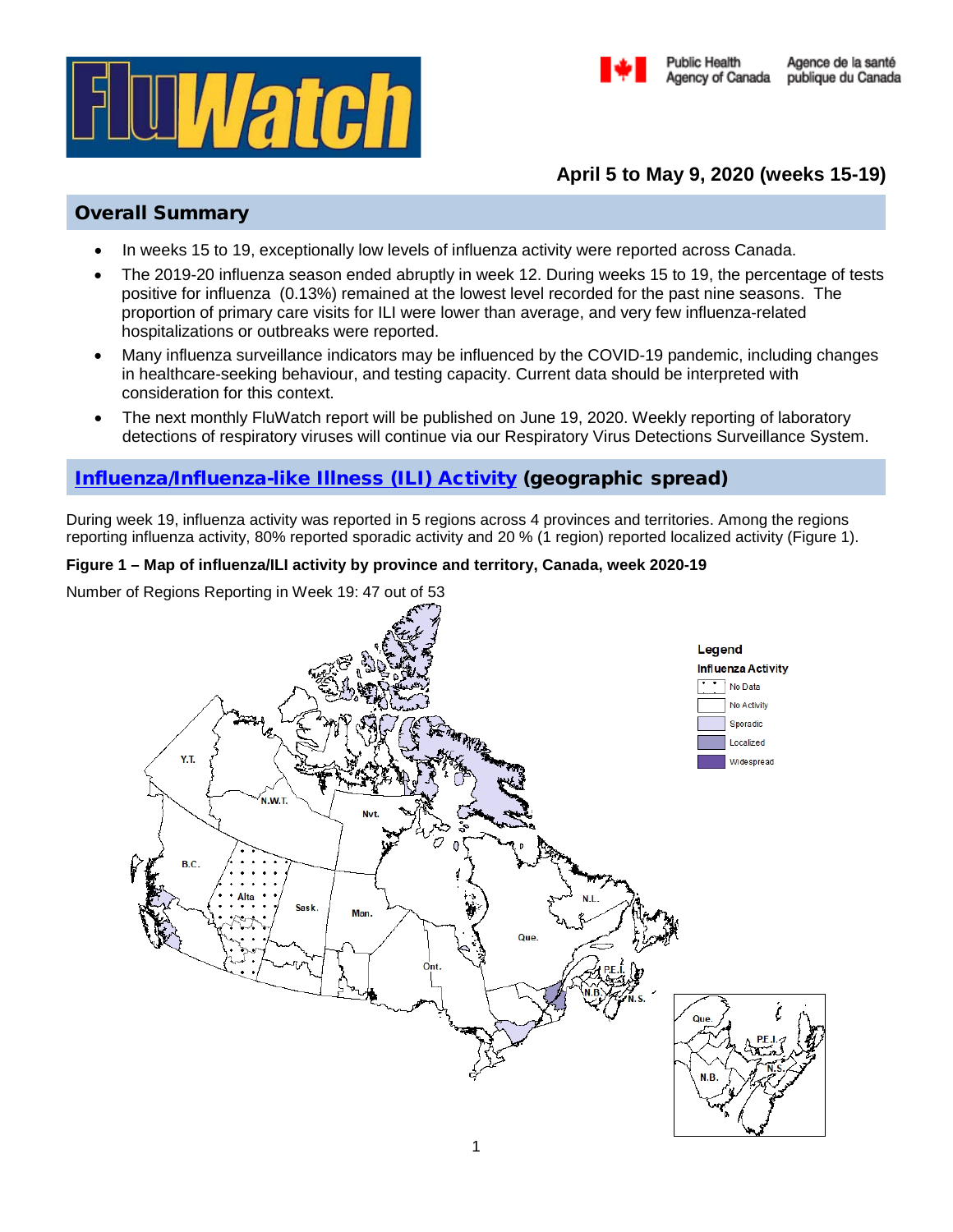## [Laboratory-Confirmed Influenza Detections](https://www.canada.ca/en/public-health/services/diseases/flu-influenza/influenza-surveillance/about-fluwatch.html#a3)

In weeks 15 to 19, the percentage of laboratory tests positive for influenza remained at the lowest level observed compared the past 9 seasons. The average percentage of tests positive for influenza during this 5-week period was 0.13% compared to 12.6% during the past 5 seasons (Figure 2).

The percentage of positive tests crossed the seasonal threshold of 5% in week 12 (mid-March), indicating the end of the influenza season at the national level, 9 weeks earlier than average compared to the past 5 seasons.

In weeks 15-19, an average of 14,824 tests for influenza were performed at reporting laboratories, which is similar to the number of tests performed in the peak period of the influenza season (weeks 1-9).

Testing for influenza and other respiratory viruses has been influenced by the current COVID-19 pandemic. Changes in laboratory testing practices in March and April may affect the comparability of data to previous weeks or previous seasons.

To date this season (weeks 35 to 19), all influenza types and subtypes have circulated (Figure 3). Among the 55,312 laboratory detections of influenza reported:

- 59% (32,663) were influenza A.
- Among subtyped influenza A detections (7,326), A(H1N1) is the predominant subtype this season (68%).

Detailed information on age and type/subtype has been received for 42,526 laboratory-confirmed influenza cases (Table 1). To date this season (weeks 35 to 19):

- Cases of influenza A(H1N1) (3,737) were primarily in adults; 26% 20-44 years, 26% 45-64 years and 28% 65 years of age and older.
- Among cases of influenza A(H3N2) (2,057), the largest proportion of cases was in adults 65 years of age and older (46%).
- Cases of influenza B (18,187) were primarily in younger age groups; 22% under 5 years of age, 33% 5-19 years and 31% between 20 and 44 years of age.

For more detailed weekly and cumulative influenza data, see the text descriptions for [Figures 2 and 3](https://www.canada.ca/en/public-health/services/diseases/flu-influenza/influenza-surveillance/weekly-influenza-reports.html) or the [Respiratory Virus Detections in Canada Report.](https://www.canada.ca/en/public-health/services/surveillance/respiratory-virus-detections-canada.html)

#### **Figure 2 – Number of positive influenza tests and percentage of tests positive, by type, subtype and report week, Canada, weeks 2019-35 to 2020-19**

Number of Laboratories Reporting in Week 19: 34 out of 36



The shaded area indicates weeks where the positivity rate was at least 5% and a minimum of 15 positive tests were observed, signalling the period of seasonal influenza [activity.](https://journals.plos.org/plosone/article?id=10.1371/journal.pone.0141776)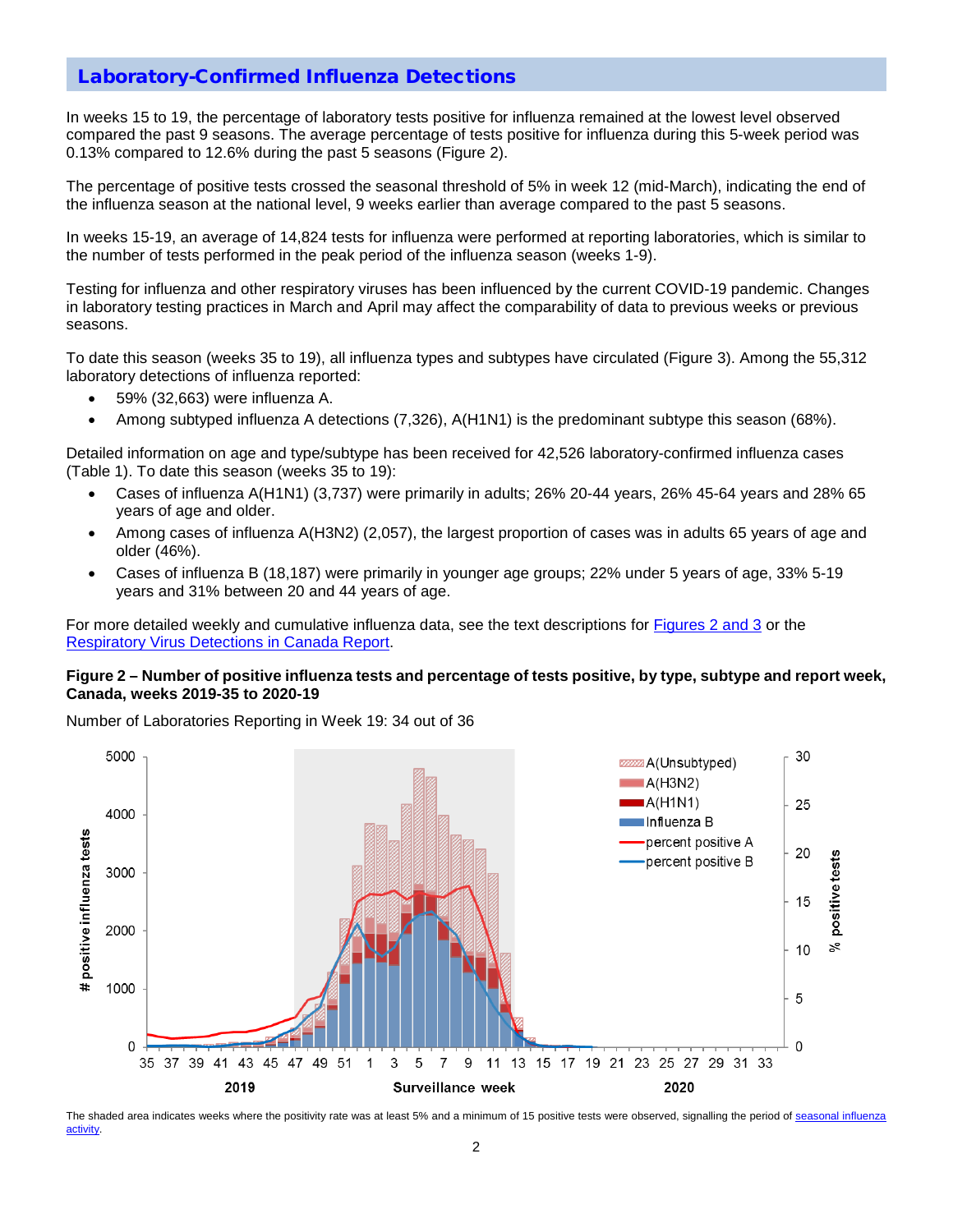

**Figure 3 – Distribution of positive influenza specimens by type/subtype and province/territory\*, Canada, weeks 2019-35 to 2020-19**

\* Specimens from NWT, YT, and Nvt are sent to reference laboratories in other provinces.

| Table 1 – Cumulative number of positive influenza specimens by type, subtype and age group reported through |
|-------------------------------------------------------------------------------------------------------------|
| case-based laboratory reporting, Canada, weeks 2019-35 to 2020-19                                           |

|                          | <b>Cumulative (August 25, 2019 to May 9, 2020)</b> |                |         |                    |              |                   |      |  |
|--------------------------|----------------------------------------------------|----------------|---------|--------------------|--------------|-------------------|------|--|
| Age<br>groups<br>(years) | Influenza A                                        |                |         |                    | в            | Influenza A and B |      |  |
|                          | A Total                                            | <b>A(H1N1)</b> | A(H3N2) | A (Un<br>subtyped) | <b>Total</b> | #                 | %    |  |
| $0 - 4$                  | 3798                                               | 441            | 213     | 3144               | 4049         | 7847              | 18%  |  |
| $5 - 19$                 | 2745                                               | 298            | 261     | 2186               | 5991         | 8736              | 21%  |  |
| 20-44                    | 5226                                               | 960            | 331     | 3935               | 5581         | 10807             | 25%  |  |
| 45-64                    | 5031                                               | 983            | 304     | 3744               | 1159         | 6190              | 15%  |  |
| $65+$                    | 7539                                               | 1055           | 948     | 5536               | 1407         | 8946              | 21%  |  |
| Total                    | 24339                                              | 3737           | 2057    | 18545              | 18187        | 42526             | 100% |  |

1 Unsubtyped: The specimen was typed as influenza A, but no result for subtyping was available.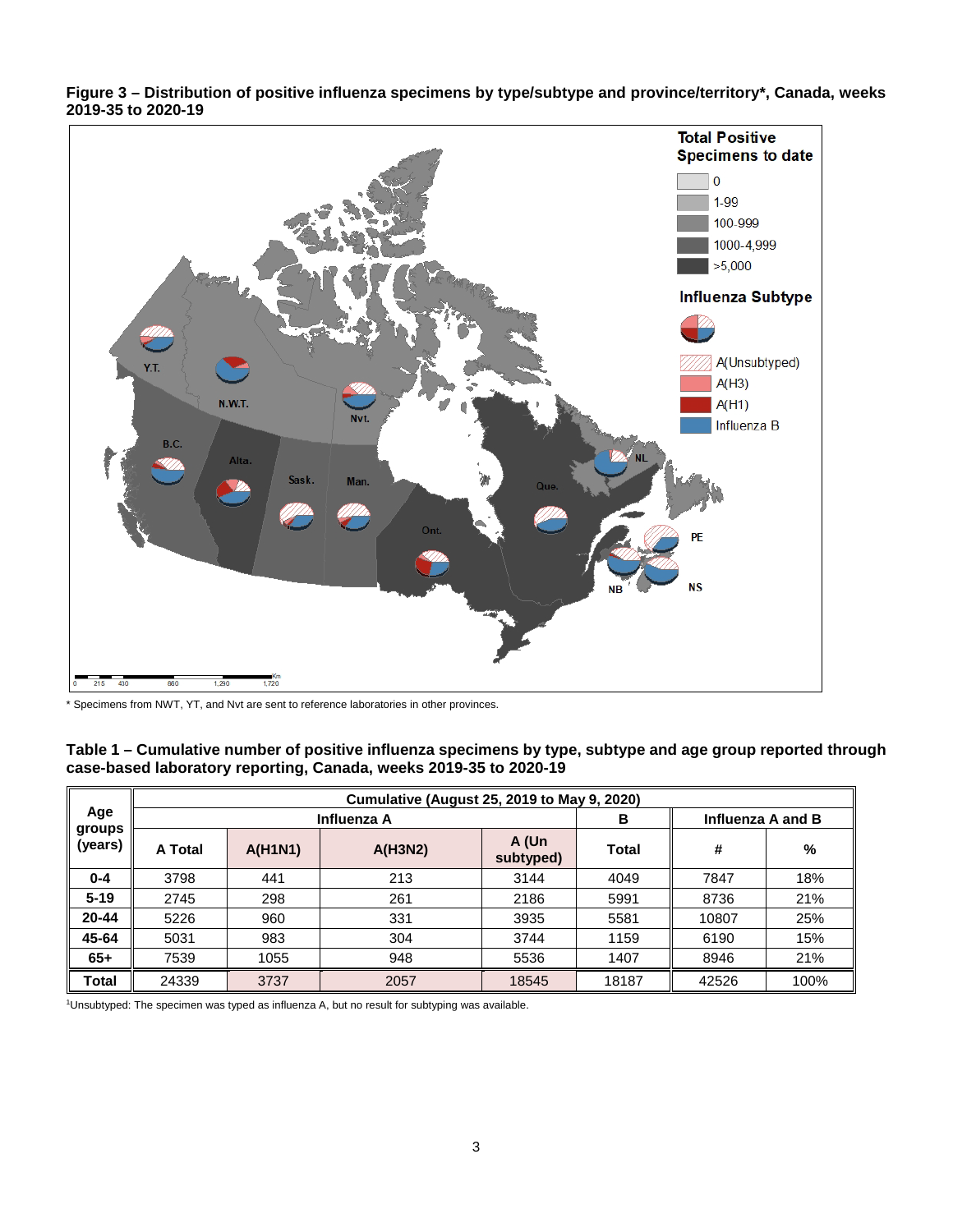# [Syndromic / Influenza-like Illness Surveillance](https://www.canada.ca/en/public-health/services/diseases/flu-influenza/influenza-surveillance/about-fluwatch.html#a4)

### **[Healthcare Practitioners Sentinel Syndromic Surveillance](https://www.canada.ca/en/public-health/services/diseases/flu-influenza/influenza-surveillance/influenza-sentinel-recruiters.html)**

In weeks 15 to 19, an average of 0.6% of visits to healthcare professionals were due to influenza-like illness (ILI) which continues to follow the downward trend observed since mid-March. In four out of these five weeks, the proportion of visits for ILI was the lowest observed for this period compared to the past 5 seasons (Figure 4). This trend should be interpreted with caution as there have been changes in healthcare seeking behavior of individuals and a decreasing number of sentinels reporting in recent weeks. Given the evolving Canadian situation with COVID-19, we will continue to monitor this indicator closely.

### **Figure 4 – Percentage of visits for ILI reported by sentinels by report week, Canada, weeks 2019-35 to 2020-19**

Number of Sentinels Reporting in Week 19: 70



The shaded area represents the maximum and minimum percentage of visits for ILI reported by week from seasons 2014-2015 to 2018-2019

#### **[FluWatchers](https://www.canada.ca/en/public-health/services/diseases/flu-influenza/fluwatcher.html)**

In week 19, 10,795 participants reported to FluWatchers. During weeks 15 to 19, the proportion of participants reporting symptoms of cough and fever was stable at an average of 0.24% (Figure 5). The percentage of participants reporting cough and fever are at the lowest levels ever observed. This may be due to social distancing measures implemented in March and April. Given the evolving Canadian situation with COVID-19, we will continue to monitor this indicator closely.

Among the 28 participants who reported cough and fever in week 19, 40% (11) consulted a healthcare professional, a smaller proportion than in previous weeks..

If you are interested in becoming a [FluWatcher,](https://www.canada.ca/en/public-health/services/diseases/flu-influenza/fluwatcher.html) [sign up today.](https://cnphi.canada.ca/fluWatcher/register)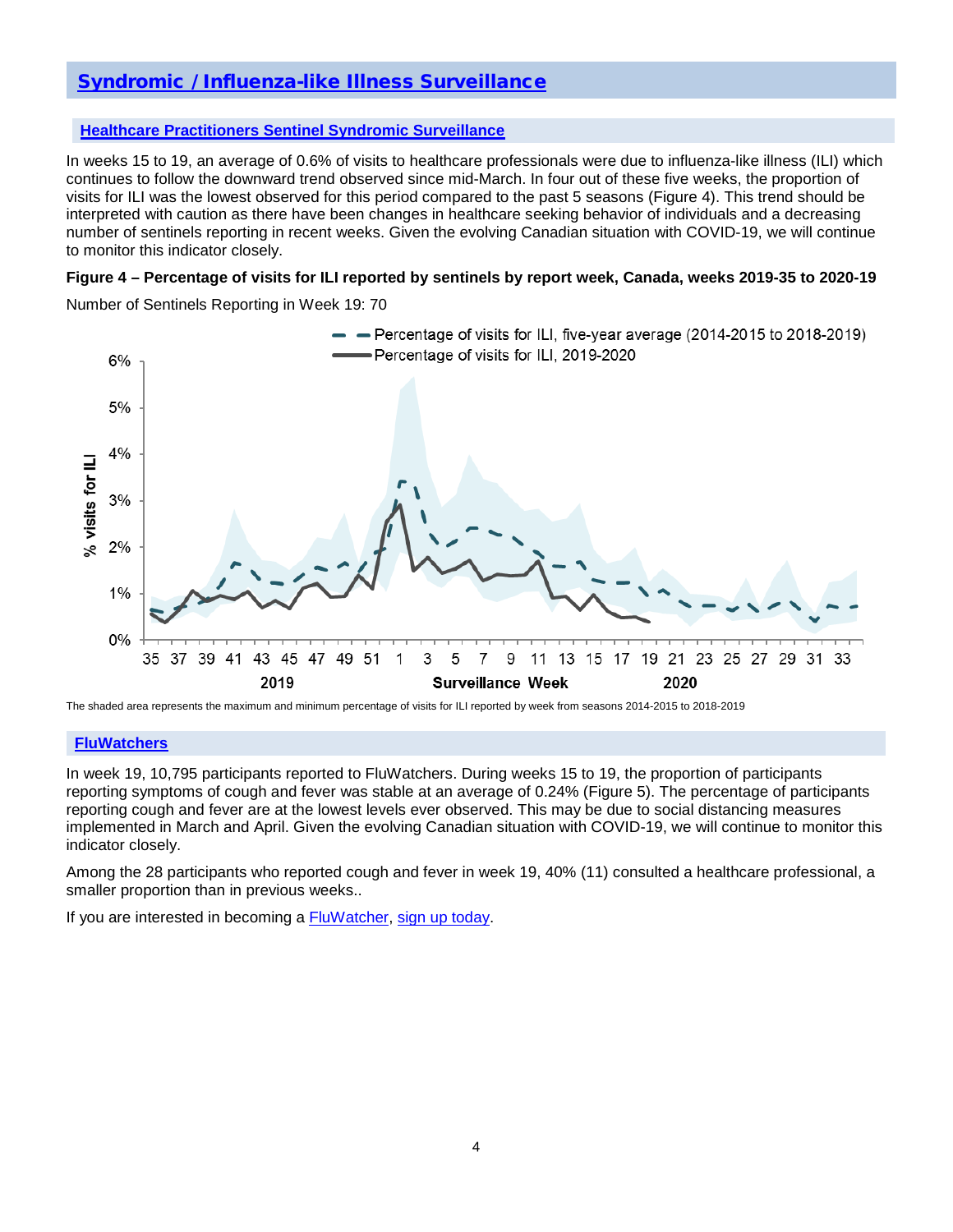## **Figure 5 – Percentage of FluWatchers participants reporting cough and fever, Canada, weeks 2019-40 to 2020- 19**



Number of Participants Reporting in Week 19: 10,795

**Online Figure – Geographic distribution of FluWatchers participants reporting cough and fever, Canada, week 2020-19**

Click on the map to access the link

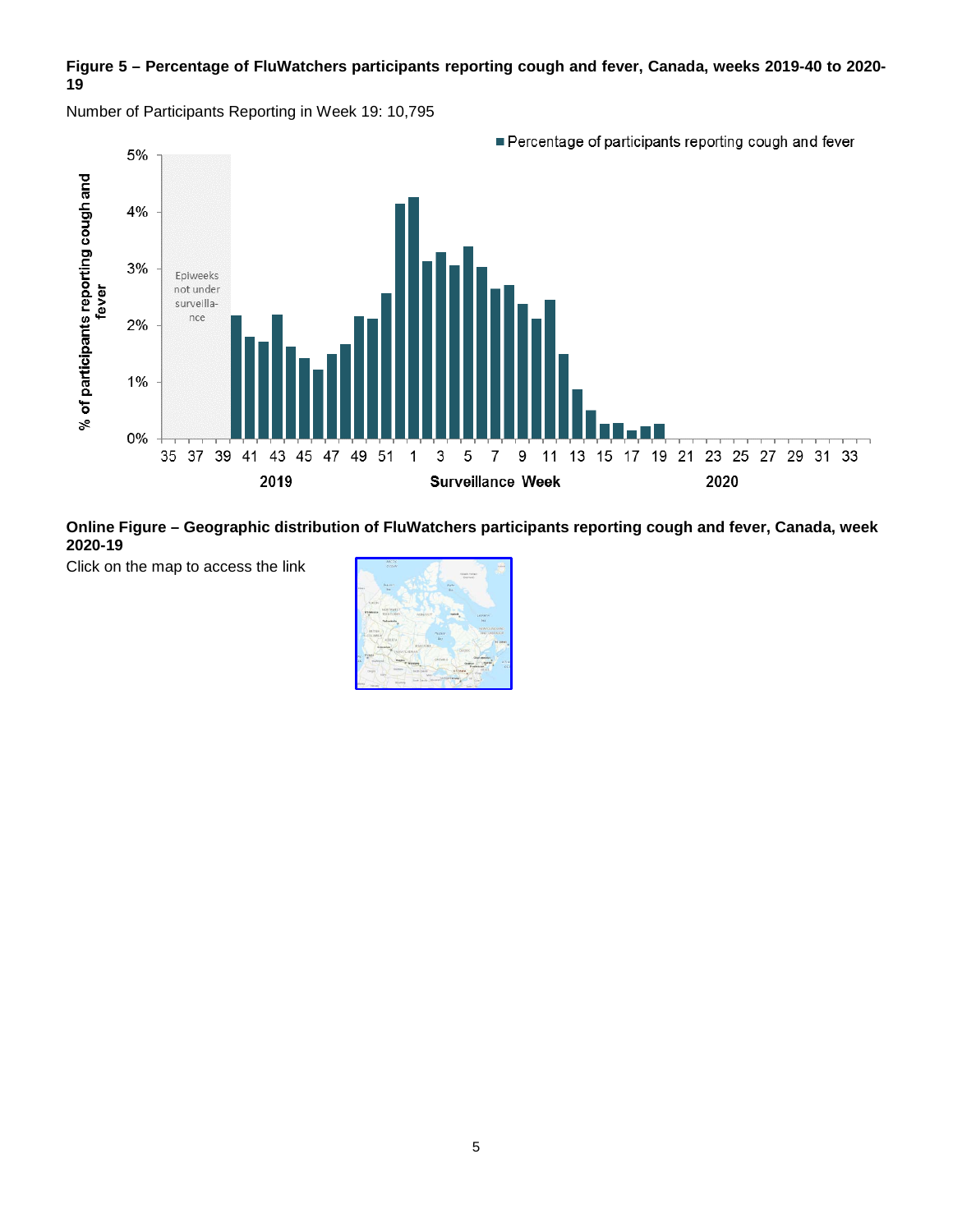## [Influenza Outbreak Surveillance](https://www.canada.ca/en/public-health/services/diseases/flu-influenza/influenza-surveillance/about-fluwatch.html#a5)

In weeks 15 to 19, a total of 6 outbreaks were reported: 4 in long term care facilities and 2 in facilities categorized as ['other'](https://www.canada.ca/en/public-health/services/diseases/flu-influenza/influenza-surveillance/about-fluwatch.html#a2.4) (Figure 6). One outbreak of influenza-like illness was reported in a facility categorized as 'other'.

To date this season, a total of 945 laboratory-confirmed influenza outbreaks have been reported; 64% (609) in long-term care facilities, 25% (234) in facilities categorized as ['other',](https://www.canada.ca/en/public-health/services/diseases/flu-influenza/influenza-surveillance/about-fluwatch.html#a2.4) 9% (87) in acute care facilities, and 2% (15) in schools/daycares. Of the 897 outbreaks where influenza type was reported, 86% (774) were due to influenza A. Among the 318 outbreaks for which the influenza A subtype was reported, 53% were associated with A(H1N1) and 47% with A(H3N2). To date this season, 176 ILI outbreaks have also been reported; 98% (173) in schools/daycares and 2% (3) in facilities categorized as 'other'.

#### **Figure 6 – Number of new outbreaks of laboratory-confirmed influenza by report week, Canada, weeks 2019-35 to 2020-19**



Number of provinces and territories reporting in week 19: 12 out of 13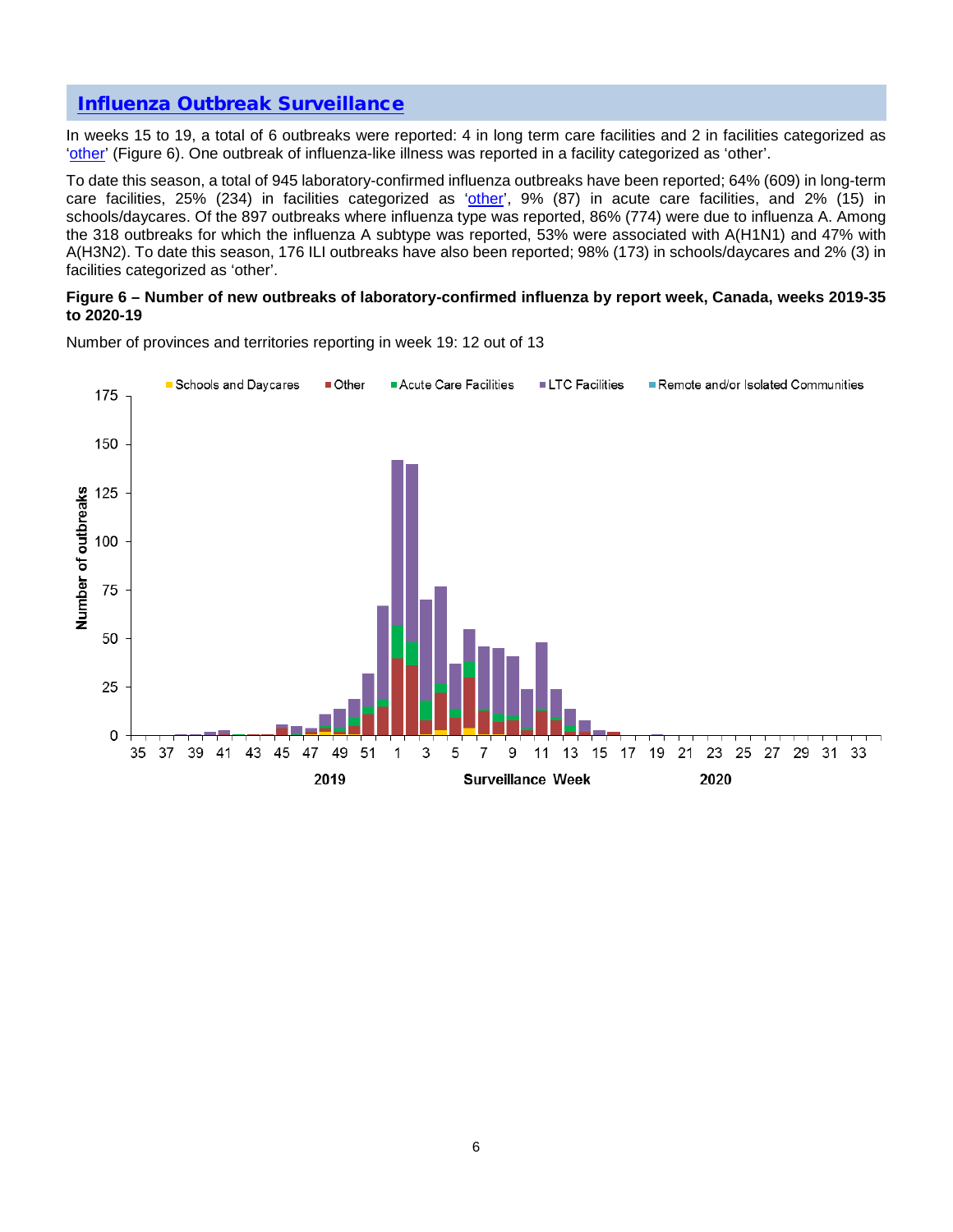## [Severe Outcomes Influenza Surveillance](https://www.canada.ca/en/public-health/services/diseases/flu-influenza/influenza-surveillance/about-fluwatch.html#a6)

### **Provincial/Territorial Influenza Hospitalizations and Deaths**

To date this season, 2,421 influenza-associated hospitalizations were reported by participating provinces and territories<sup>1</sup>.

- 69% of the cases were associated with influenza A.
- Of the 1,063 cases for which subtype was reported, 51% were associated with influenza A(H3N2).
- The highest cumulative hospitalization rates up to week 19 were among adults 65 years of age and older (78/100,000 population) and children under 5 years of age (73/100,000 population).

300 ICU admissions and 111 deaths have been reported.

• 69% of the ICU admissions and 73% of the deaths were associated with influenza A.

### **Figure 7 – Cumulative rates of influenza-associated hospitalization by age group and epidemiological week, Canada, participating provinces and territories1 weeks 2019-35 to 2020-19**

Number of provinces and territories reporting in week 19: 8 out of 9



1 Influenza-associated hospitalizations are reported by Alberta, Manitoba, New Brunswick, Newfoundland and Labrador, Northwest Territories, Nova Scotia, Prince Edward Island and Yukon. Only hospitalizations that require intensive medical care are reported by Saskatchewan.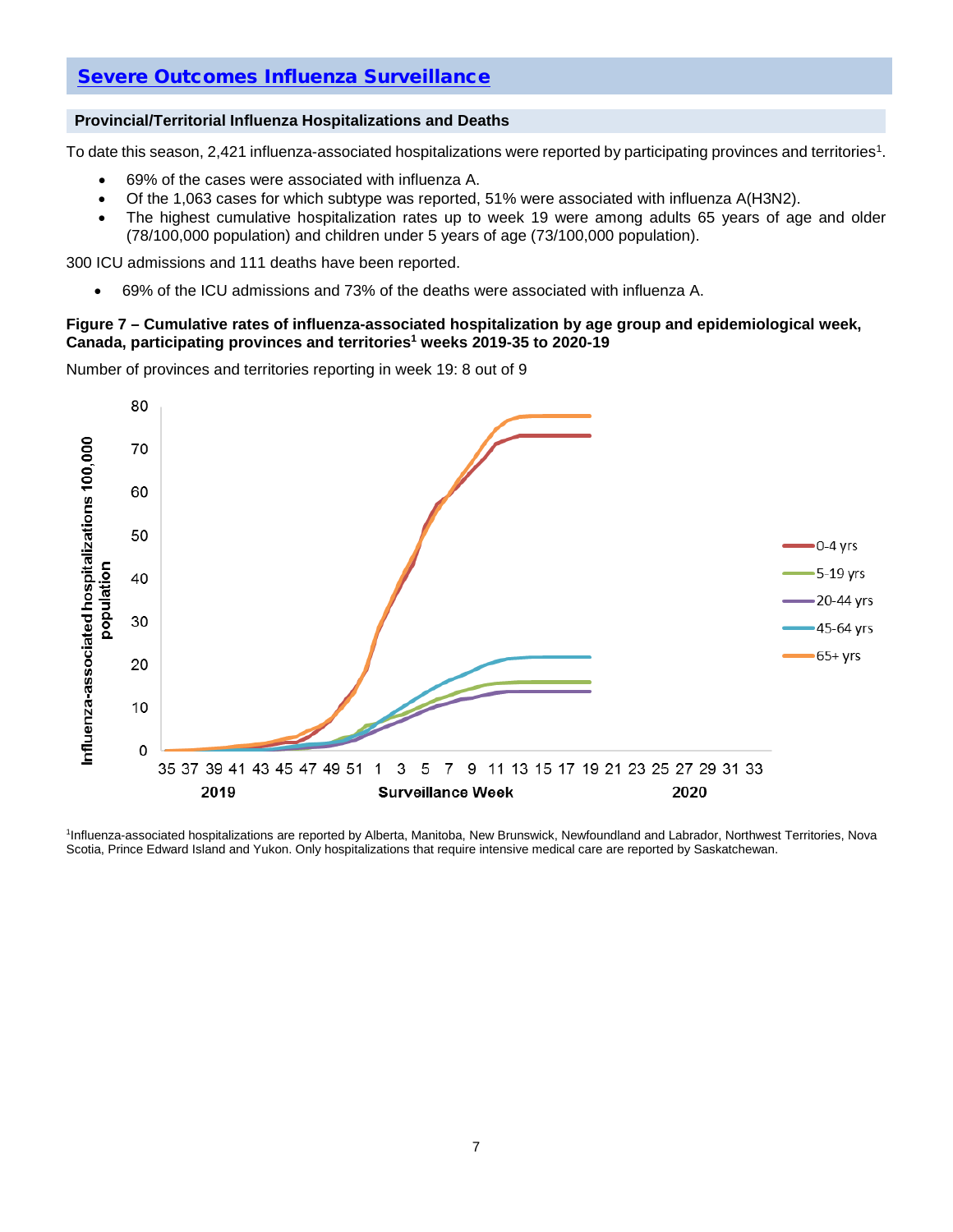#### **Pediatric Influenza Hospitalizations and Deaths**

In weeks 15 to 19, no pediatric (≤16 years of age) laboratory-confirmed influenza-associated hospitalizations were reported by the Immunization Monitoring Program Active (IMPACT) network (Figure 8). Since the end of March, the weekly number of reported cases has been at the lowest level observed during this period over the past 5 seasons.

To date this season (weeks 35 to 19):

- 1,211 pediatric hospitalizations have been reported by the IMPACT network, of which 52% (626) were associated with influenza A and 48% (585) with influenza B.
- The largest proportion of hospitalizations (65%) were among children under 5 years of age (Figure 9).
- 206 ICU admissions were reported, of which 56% were associated with influenza A, and 80% were among children under 5 years of age.
- Seven pediatric deaths have been reported.

### **Figure 8 – Number of pediatric (≤16 years of age) hospitalizations reported by the IMPACT network, by week, Canada, weeks 2019-35 to 2020-19**



The shaded area represents the maximum and minimum number of cases reported by week from seasons 2014-15 to 2018-19



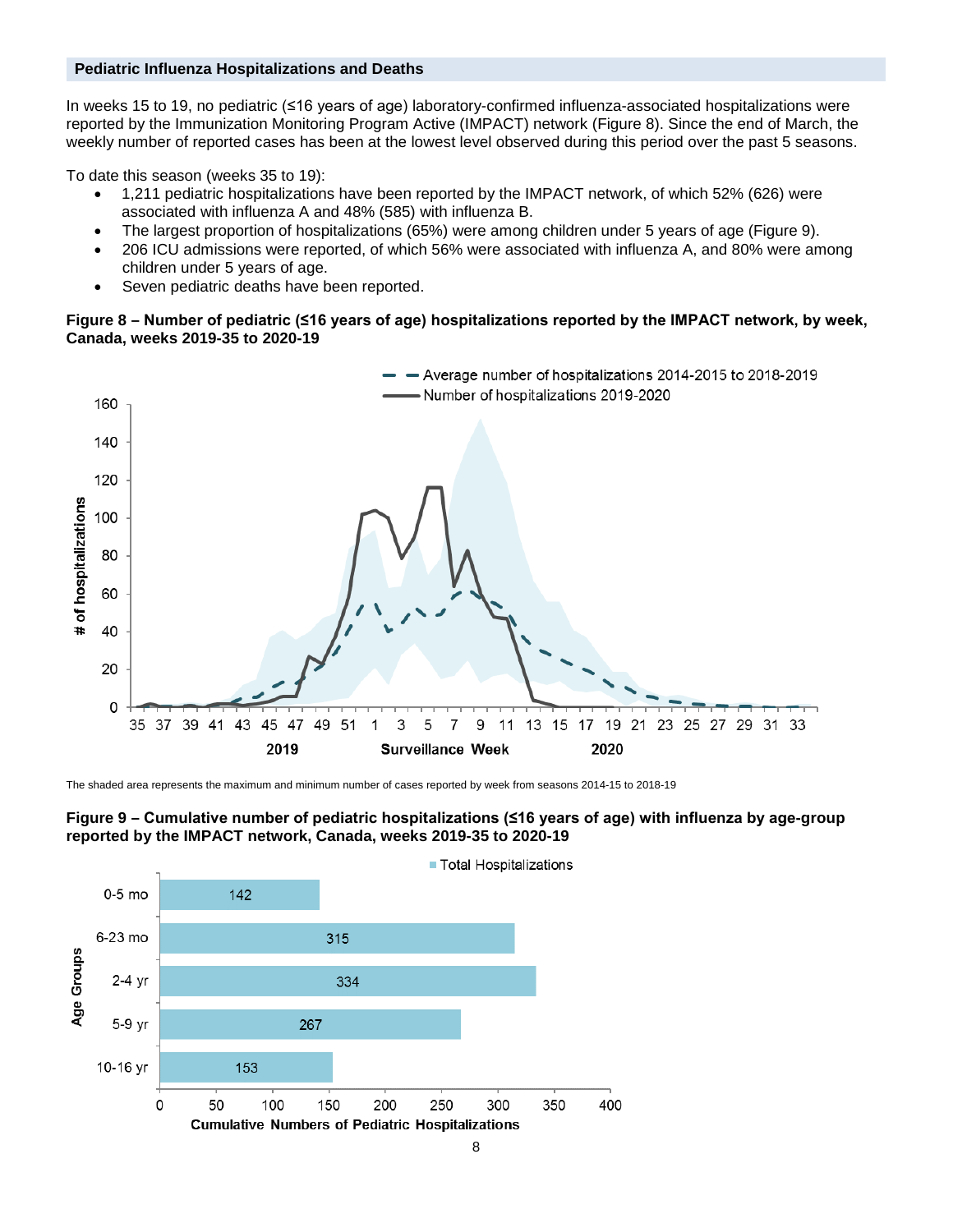#### **Adult Influenza Hospitalizations and Deaths**

Surveillance of laboratory-confirmed influenza-associated adult (≥16 years of age) hospitalizations by the Canadian Immunization Research Network (CIRN) Serious Outcomes Surveillance (SOS) network began on November 1st for the 2019-20 season.

To date this season, 802 hospitalizations, 89 intensive care unit admissions, and 44 deaths have been reported (Figure 10).

- The majority of hospitalizations have been due to influenza A (78%), and among those subtyped (171) 92% were influenza A(H1N1).
- Among the 629 cases with influenza A, the largest proportion of hospitalizations were in adults 65 years of age and older (66%). Among the 170 cases with influenza B, 52% were in adults 65 years of age and older, and 26% of cases were between 16 and 34 years of age (Figure 11).
- 90% of hospitalized cases reported at least one type of comorbid condition.

#### **Figure 10 - Number of adult hospitalizations (≥16 years of age) with influenza reported by the CIRN-SOS network, by week, Canada, weeks 2019-45 to 2020-19**



**Figure 11 - Cumulative numbers of adult hospitalizations (≥16 years of age) with influenza by age-group reported by the CIRN-SOS network, Canada, weeks 2019-45 to 2020-19**

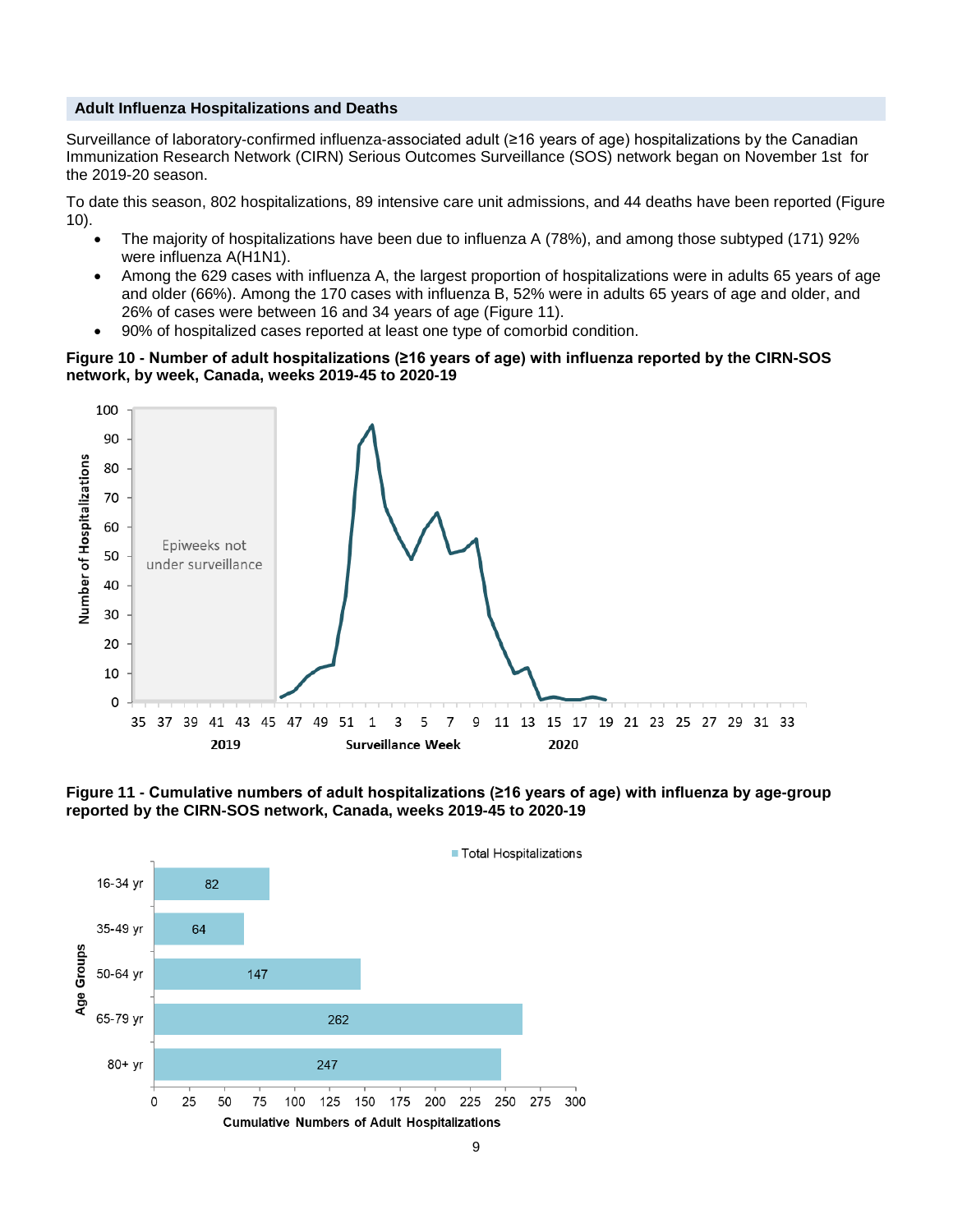## [Influenza Strain Characterizations](https://www.canada.ca/en/public-health/services/diseases/flu-influenza/influenza-surveillance/about-fluwatch.html#a7)

From September 1, 2019 to May 14, 2020, the National Microbiology Laboratory (NML) has characterized 1,640 influenza viruses (663 A(H1N1), 312 A(H3N2) and 665 influenza B) that were received from Canadian laboratories.

### **Influenza A(H3N2)**

Over recent years, circulating strains of A(H3N2) have evolved, and are increasingly difficult to characterize by hemagglutination inhibition (HI) assay. Genetic characterization is established by sequencing the hemagglutinin (HA) gene of the influenza viruses to compare their genetic properties.

### **Antigenic Characterization:**

Among the 92 influenza A(H3N2) viruses antigenically characterized to date, the majority (78%) showed reduced titer by HI assay to A Kansas/14/2017 using antiserum raised against egg-propagated A Kansas/14/2017. Twenty viruses were characterized as A Kansas/14/2017-like (Figure 12a).

### **Genetic Characterization:**

Nearly all (97%) of the 296 A(H3N2) viruses genetically characterized this season belonged to genetic group 3C.2a1b based on sequence analysis of the HA gene. Nine viruses belonged to the genetic group 3C.3a (Figure 13).

Group 3C.2a1b viruses analysed represent:

- 88% (67 out of 76) viruses that were also antigenically characterized.
- 100% (220 out of 220) viruses which did not grow to sufficient hemagglutination titer for antigenic characterization by HI assay.

A/Kansas/14/2017 belongs to genetic group 3C.3a and is the influenza A(H3N2) component of the 2019-20 Northern Hemisphere influenza vaccine.

### **Influenza A(H1N1)**

Among the 663 A(H1N1) viruses characterized to date, 48% were antigenically similar to A/Brisbane/02/2018 by HI testing using antiserum raised against egg-propagated A/Brisbane/02/2018 (Figure 12b).

A/Brisbane/02/2018 is the influenza A(H1N1) component of the 2019-20 Northern Hemisphere influenza vaccine.

#### **Influenza B**

#### **Antigenic Characterization:**

Among the 184 influenza B viruses antigenically characterized this season, the vast majority (181) belonged to the B/Victoria lineage. Three viruses were antigenically characterized as similar to B/Phuket/3073/2013 (B/Yamagata lineage).

The majority (90%, 162) of B/Victoria lineage viruses showed reduced titer by HI assay to B/Colorado/06/2017 using antiserum raised against cell culture-propagated B/Colorado/06/2017 (Figure 12c).

Sequence analysis of 161 B/Victoria lineage viruses with reduced titre to B/Colorado/06/2017 showed that 100% had a three amino acid deletion (162-164) in the HA gene and belong to the genetic subclade V1A.3 (3Del). Sequencing is pending for the remaining viruses.

#### **Genetic Characterization:**

Genetic characterization was also performed on 481 B/Victoria lineage viruses. All of these viruses had a three amino acid deletion (162-164) in the HA gene and belong to the genetic subclade V1A.3 (3Del).

To date, 100% (642) of influenza B/Victoria viruses genetically characterized belong to the genetic subclade V1A.3 (3Del) (Fig 13b). Viruses in this genetic subclade are antigenically distinct from the vaccine strain B/Colorado/06/2017, which belongs to genetic subclade V1A.1 (2Del).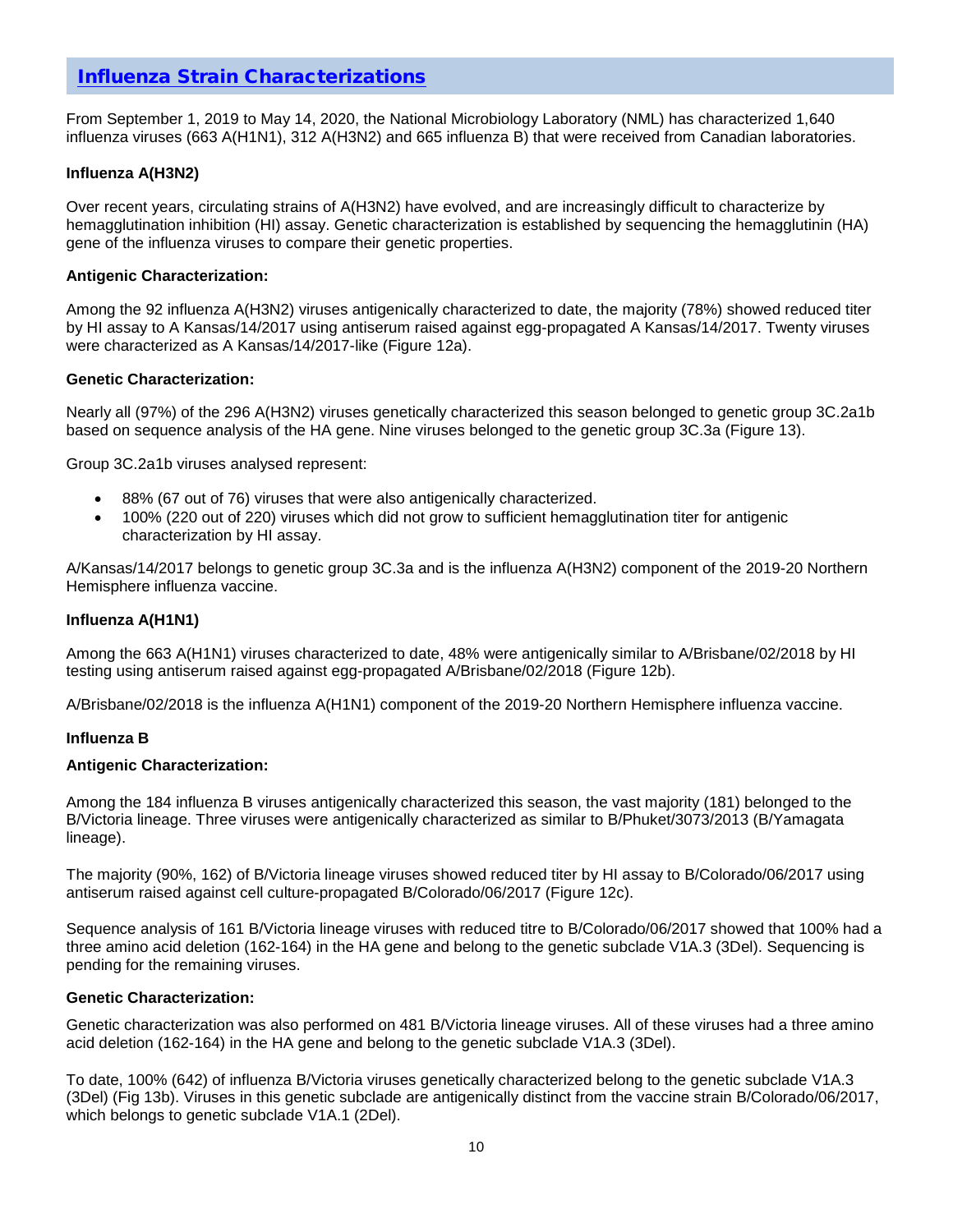The recommended influenza B components for the 2019-20 Northern Hemisphere influenza vaccine are B/Colorado/06/2017 (Victoria lineage) and B/Phuket/3073/2013 (Yamagata lineage). B/Phuket/3073/2013 is included in the quadrivalent influenza vaccine. The vaccine strain B/Colorado/06/2017 belongs to genetic subclade V1A.1 (2Del).

## **Figure 12 – Distribution of antigenic phenotypes among characterized influenza viruses, Canada, September 1, 2019 to May 14, 2020**



### **C) B viruses**

Number of viruses characterized: 184





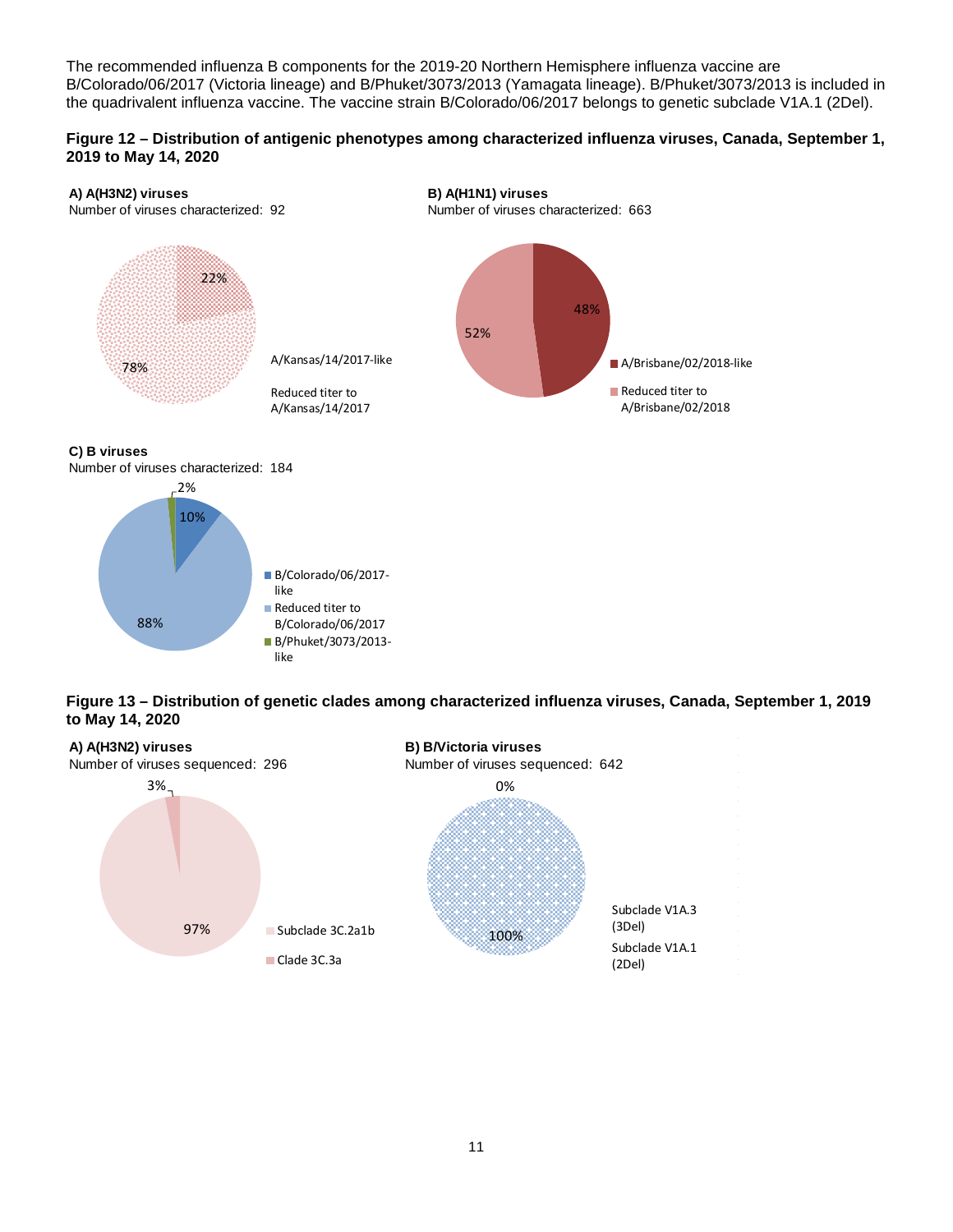## [Antiviral Resistance](https://www.canada.ca/en/public-health/services/diseases/flu-influenza/influenza-surveillance/about-fluwatch.html#a7)

The National Microbiology Laboratory (NML) also tests influenza viruses received from Canadian laboratories for antiviral resistance. From September 1, 2019 to April 9, 2020, the following results were reported:

## **Oseltamivir:**

733 influenza viruses (164 A(H3N2), 283 A(H1N1) and 286 B) were tested for resistance to oseltamivir:

- All influenza A(H3N2) and B viruses were sensitive to oseltamivir.
- Among the A(H1N1) viruses tested, 282 (99.6%) were sensitive to oseltamivir and one virus was resistant to oseltamivir with the H275Y mutation in the neuraminidase gene.

### **Zanamivir:**

733 influenza viruses (164 A(H3N2), 283 A(H1N1) and 286 B) were tested for resistance to zanamivir:

All influenza viruses tested were sensitive to zanamivir.

#### **Amantadine:**

High levels of resistance to amantadine persist among influenza A(H1N1) and influenza A(H3N2) viruses. All viruses tested this season were resistant.

## [Vaccine Monitoring](https://www.canada.ca/en/public-health/services/diseases/flu-influenza/influenza-surveillance/about-fluwatch.html#a8)

Vaccine monitoring refers to activities related to the monitoring of influenza vaccine coverage and effectiveness.

#### **Vaccine Coverage**

The Seasonal Influenza Immunization Coverage Survey is an annual telephone survey conducted between January and February that collects information from Canadians on whether they received the annual seasonal influenza vaccine that season. Vaccine coverage is measured as the percentage of people who received the influenza vaccine in a specific influenza season.

In the 2019-20 influenza season, coverage was similar to the 2018-19 season, at:

- 34% among adults aged 18 to 64 years.
	- o 30% among adults aged 18-64 without chronic diseases.
	- o 44% among adults aged 18 to 64 years with chronic diseases.
- 70% among seniors (aged 65 years and older).

**Table 2 – Influenza vaccine coverage among adults (n=3,026)\* by age group gender‡ and medical conditions†, Seasonal Influenza Vaccination Coverage Survey, Canada, September 2019 – February 2020**

| Age group                    | All  |                                       |      | <b>Male</b>                           | <b>Female</b> |                                                   |  |
|------------------------------|------|---------------------------------------|------|---------------------------------------|---------------|---------------------------------------------------|--|
| (years)                      | N    | <b>Vaccine Coverage %</b><br>(95% CI) | N    | <b>Vaccine Coverage %</b><br>(95% CI) | N             | <b>Vaccine Coverage %</b><br>$(95% \, \text{Cl})$ |  |
| All adults $(218)$           | 3023 | 41.8 (39.7-43.9)                      | 1320 | 37.2 (34.1-40.2)                      | 1691          | 46.1 (43.2-49.0)                                  |  |
| 18-64                        | 2234 | 34.1 (31.8-36.5)                      | 1005 | 29.8 (26.5-33.1)                      | 1218          | 38.4 (35.1-41.7)                                  |  |
| with chronicl<br>diseases    | 668  | 43.6 (39.0-48.1)                      | 268  | 38.3 (31.5-45.2)                      | 397           | 47.9 (41.7-54.0)                                  |  |
| without chronicl<br>diseases | 1558 | 30.0 (27.3-32.7)                      | 732  | 26.7 (22.9-30.5)                      | 818           | 33.5 (29.6-37.3)                                  |  |
| ≥65                          | 789  | 70.3 (66.7-73.8)                      | 315  | 67.2 (61.5-72.9)                      | 473           | 72.7 (68.3-77.1)                                  |  |

\*3 people did not recall whether they had received the influenza vaccine and were excluded from coverage estimates.

‡4 people did not disclose their gender and 8 people did not identify themselves as male nor female. They were excluded from stratified analysis. †8 people who were 18-64 years old did not disclose whether they had any chronic medical conditions (CMC) and were excluded from stratified analysis.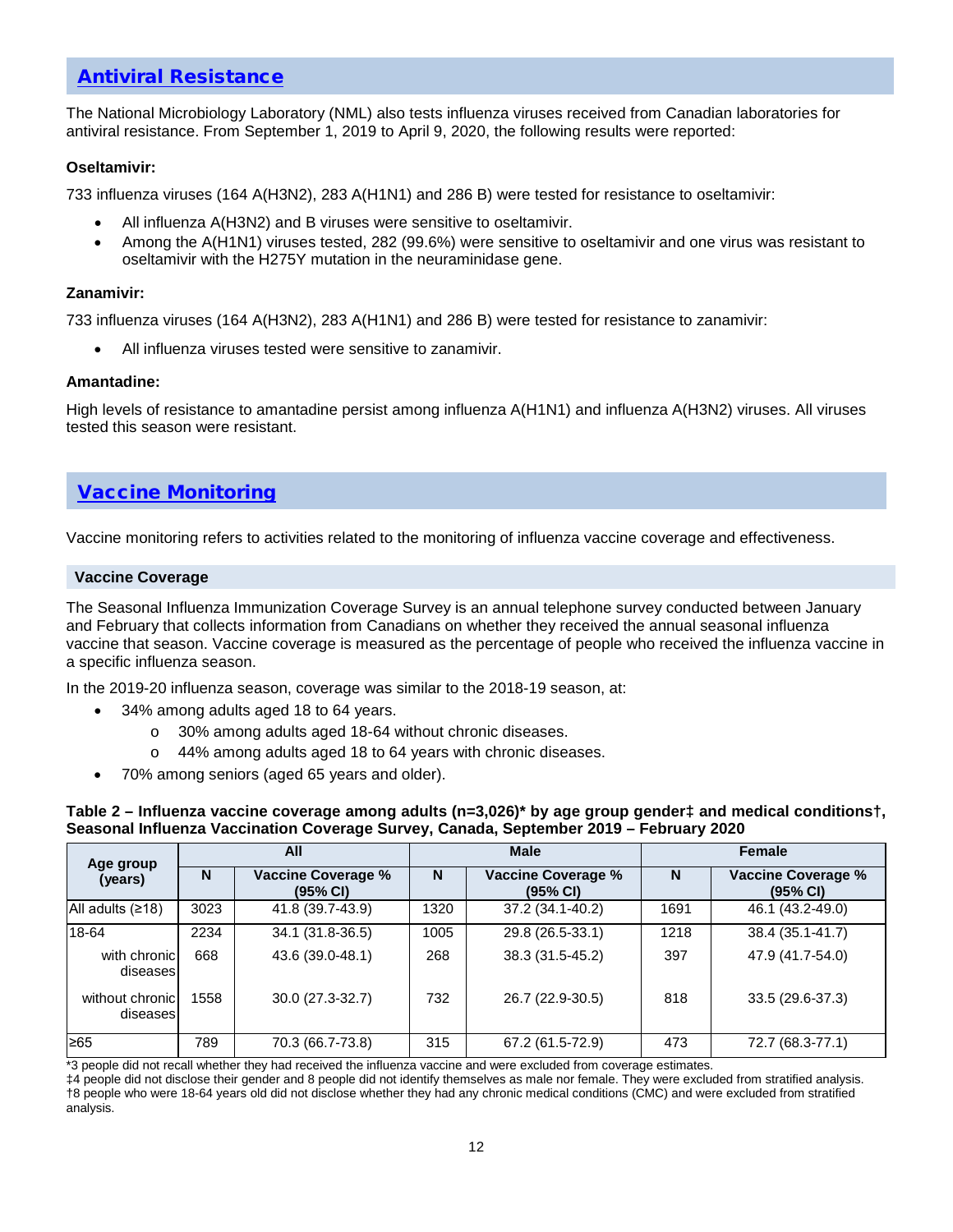## **Vaccine Effectiveness**

The [Canadian Sentinel Practitioner Surveillance Network](http://www.bccdc.ca/Health-Info-Site/Pages/Diseases-Conditions/Flu-Influenza/Sentinel-Network-SPSN.aspx) (SPSN) provides estimates of the effectiveness of the seasonal influenza vaccine in preventing medically-attended illness due to laboratory-confirmed influenza among Canadians.

Based on data collected between November 1, 2019 and February 1, 2020, vaccine effectiveness (VE) was estimated to be 58% for any influenza, 44% for influenza A(H1N1), 62% for influenza A(H3N2), and 69% for influenza B. Substantial protection was observed among children 1 to 19 years of age against both influenza A and B. A good level of protection was also observed among working age adults (20-64 yrs) across all influenza types (Table 2). VE among adults 65 years and older, although imprecise due to small numbers, was lower at 18% (95% CI -59 to 58). The SPSN interim estimates are published and [available online.](https://www.eurosurveillance.org/content/10.2807/1560-7917.ES.2020.25.7.2000103)

More information on the network and past VE findings can be viewed on [the SPSN website.](http://www.bccdc.ca/health-info/diseases-conditions/influenza/sentinel-network-spsn)

Updated influenza vaccine effectiveness estimates will be published at the end of the 2019/2020 influenza season. At that time, sufficient data will likely be available to estimate VE by age-group, including adults 65 years and older with greater precision, as well as for influenza A subtypes.

#### **Table 3 – Vaccine effectiveness estimates against medically-attended influenza illness, SPSN, November 1, 2019, to February 1, 2020**

|                   | All ages        |      | 1-19 years      | 20-64 years     |
|-------------------|-----------------|------|-----------------|-----------------|
|                   | VE(%) (95% CI)* | N    | VE(%) (95% CI)* | VE(%) (95% CI)* |
| All Influenza     | 58 (47, 66)     | 2808 | 74 (59, 84)     | 55 (41, 66)     |
| Influenza A       | 49 (34, 60)     | 2128 | 70 (44, 84)     | 45 (25, 59)     |
| Influenza A(H1N1) | 44 (26, 58)     | 1948 |                 |                 |
| Influenza A(H3N2) | 62 (37, 77)     | 1561 |                 |                 |
| Influenza B       | 69 (57, 77)     | 2080 | 77 (59, 87)     | 68 (51, 79)     |

CI: 95% confidence interval

\*adjusted for age group, province, specimen collection interval and calendar time

# Provincial and International Surveillance Links

- British Columbia [Influenza Surveillance;](http://www.bccdc.ca/health-professionals/data-reports/communicable-diseases/influenza-surveillance-reports) Vaccine [Effectiveness Monitoring](http://www.bccdc.ca/health-info/diseases-conditions/influenza/sentinel-network-spsn)
- Alberta [Respiratory Virus Surveillance](https://public.tableau.com/profile/surveillance.reporting.ahs#!/vizhome/AlbertaHealthServicesRespiratoryVirusSurveillance/Summary)
- Saskatchewan [Influenza Reports](https://www.saskatchewan.ca/government/government-structure/ministries/health/other-reports/influenza-reports)
- Manitoba [Seasonal Influenza Reports](http://www.gov.mb.ca/health/publichealth/surveillance/influenza/index.html)
- Ontario [Ontario Respiratory Pathogen Bulletin](https://www.publichealthontario.ca/en/ServicesAndTools/SurveillanceServices/Pages/Ontario-Respiratory-Virus-Bulletin.aspx)
- Québec Système de surveillance de la [grippe](https://www.msss.gouv.qc.ca/professionnels/maladies-infectieuses/grippe/) *(available in French only)*
- New Brunswick [Influenza Surveillance Reports](http://www2.gnb.ca/content/gnb/en/departments/ocmoh/cdc/content/influenza/influenza_surveillance_activities.html)
- Prince Edward Island [Influenza Summary](https://www.princeedwardisland.ca/en/information/health-and-wellness/pei-influenza-summary-2017-2018-season)
- Nova Scotia [Respiratory Watch Report](https://novascotia.ca/dhw/populationhealth/)
- Newfoundland and Labrador Surveillance and [Disease Reports](https://www.health.gov.nl.ca/health/publichealth/cdc/informationandsurveillance.html)
- Yukon Information on Pandemic, Influenza, [Seasonal Flu, Avian Flu and H1N1](http://www.hss.gov.yk.ca/flu.php)
- Northwest Territories [Influenza/ Flu Information](https://www.hss.gov.nt.ca/en/services/influenza-flu)
- Nunavut [Influenza Information](https://www.gov.nu.ca/health/information/influenza)
- World Health Organization FluNet (Global [Influenza Surveillance Network\)](http://www.who.int/flunet)
- Pan American Health Organization Influenza [situation report](http://new.paho.org/hq/index.php?option=com_content&task=view&id=3352&Itemid=2469&to=2246)
- U.S. Centers for Disease Prevention & Control (CDC) - [Weekly Influenza Summary Update](http://www.cdc.gov/flu/weekly/fluactivitysurv.htm)
- ECDC Surveillance reports and disease data on [seasonal influenza](https://ecdc.europa.eu/en/seasonal-influenza/surveillance-reports-and-disease-data)
- United Kingdom Weekly Influenza Activity [Reports](https://www.gov.uk/government/statistics/weekly-national-flu-reports)
- Hong Kong Centre for Health Protection [Flu](https://www.chp.gov.hk/en/resources/29/304.html)  **[Express](https://www.chp.gov.hk/en/resources/29/304.html)**
- Australia Influenza Surveillance Report and [Activity Updates](http://www.health.gov.au/internet/main/publishing.nsf/content/cda-surveil-ozflu-flucurr.htm)
- New Zealand [Influenza Weekly Update](https://surv.esr.cri.nz/virology/influenza_weekly_update.php)